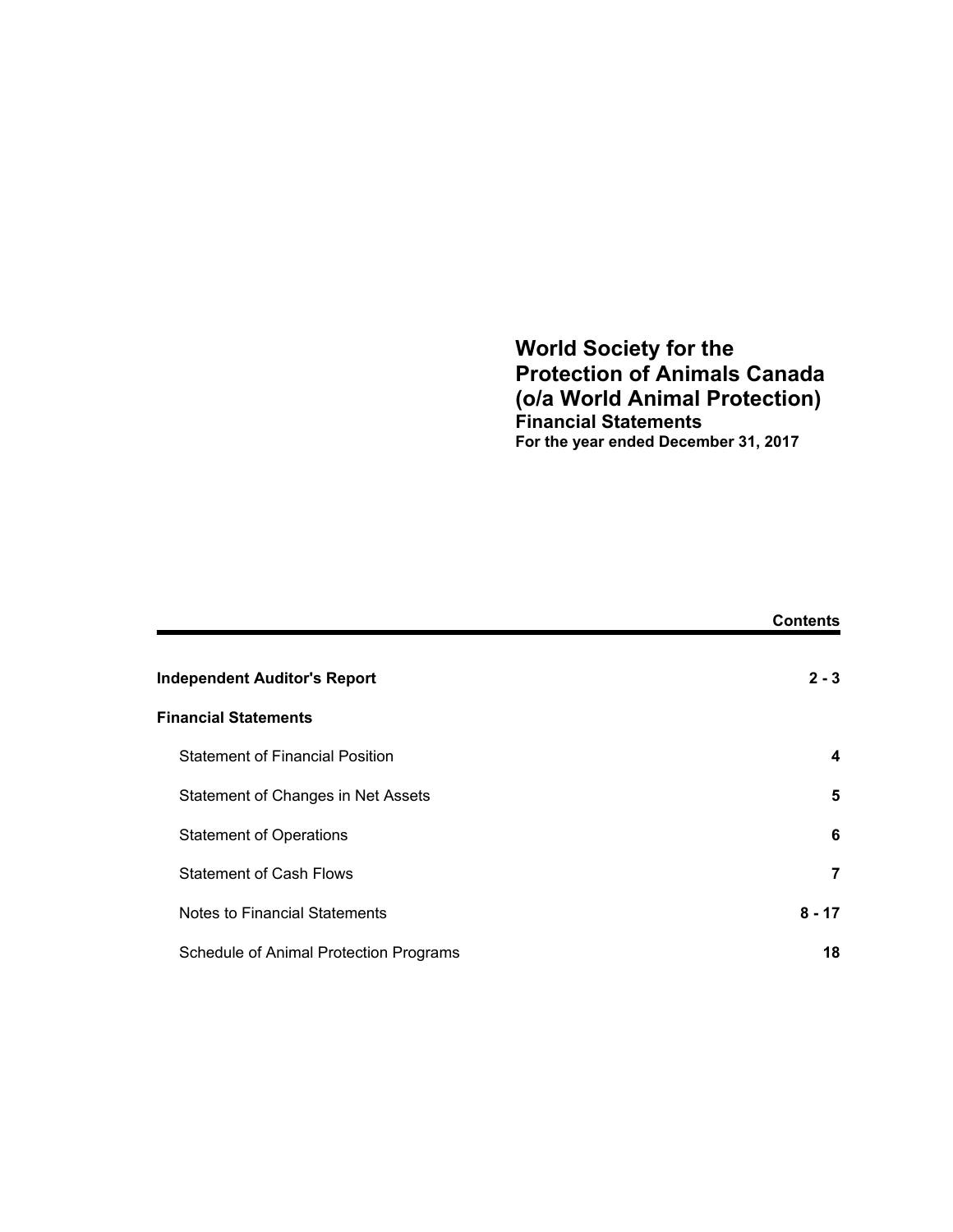

Tel: 905 270 7700 Fax: 905 270 7915 Toll-Free: 866 248 6660 **www.BDO.ca** 

BDO Canada LLP 1 City Centre Drive Suite 1700 Mississauga ON L5B 1M2 Canada

## **Independent Auditor's Report**

## **To the Directors of World Society for the Protection of Animals Canada (o/a World Animal Protection)**

We have audited the accompanying financial statements of World Society for the Protection of Animals Canada (o/a World Animal Protection), which comprise the statement of financial position as at December 31, 2017 and the statements of changes in net assets, operations, and cash flows for the year then ended, and a summary of significant accounting policies and other explanatory information.

## **Management's Responsibility for the Financial Statements**

Management is responsible for the preparation and fair presentation of these financial statements in accordance with Canadian accounting standards for not-for-profit organizations, and for such internal control as management determines is necessary to enable the preparation of financial statements that are free from material misstatement, whether due to fraud or error.

#### **Auditor's Responsibility**

Our responsibility is to express an opinion on these financial statements based on our audit. We conducted our audit in accordance with Canadian generally accepted auditing standards. Those standards require that we comply with ethical requirements and plan and perform the audit to obtain reasonable assurance about whether the financial statements are free from material misstatement.

An audit involves performing procedures to obtain audit evidence about the amounts and disclosures in the financial statements. The procedures selected depend on the auditor's judgment, including the assessment of the risks of material misstatement of the financial statements, whether due to fraud or error. In making those risk assessments, the auditor considers internal control relevant to the entity's preparation and fair presentation of the financial statements in order to design audit procedures that are appropriate in the circumstances, but not for the purpose of expressing an opinion on the effectiveness of the entity's internal control. An audit also includes evaluating the appropriateness of accounting policies used and the reasonableness of accounting estimates made by management, as well as evaluating the overall presentation of the financial statements.

We believe that the audit evidence we have obtained is sufficient and appropriate to provide a basis for our qualified audit opinion.

## **Basis for Qualified Opinion**

In common with many charitable organizations, World Society for the Protection of Animals Canada (o/a World Animal Protection) derives revenues from contributions, the completeness of which is not susceptible to satisfactory audit verification. Accordingly, verification of these revenues was limited to the amounts recorded in the records of the entity. Therefore, we were not able to determine whether any adjustments might be necessary to contributions revenue, excess (deficiency) of revenue over expenses and cash flows from operations for the years ended December 31, 2017 and 2016, current assets as at December 31, 2017 and 2016, and net assets as at January 1, 2017 and December 31 for both the 2017 and 2016 years. Our audit opinion on the financial statements for the year ended December 31, 2016 was modified accordingly because of the possible effects of this limitation in scope.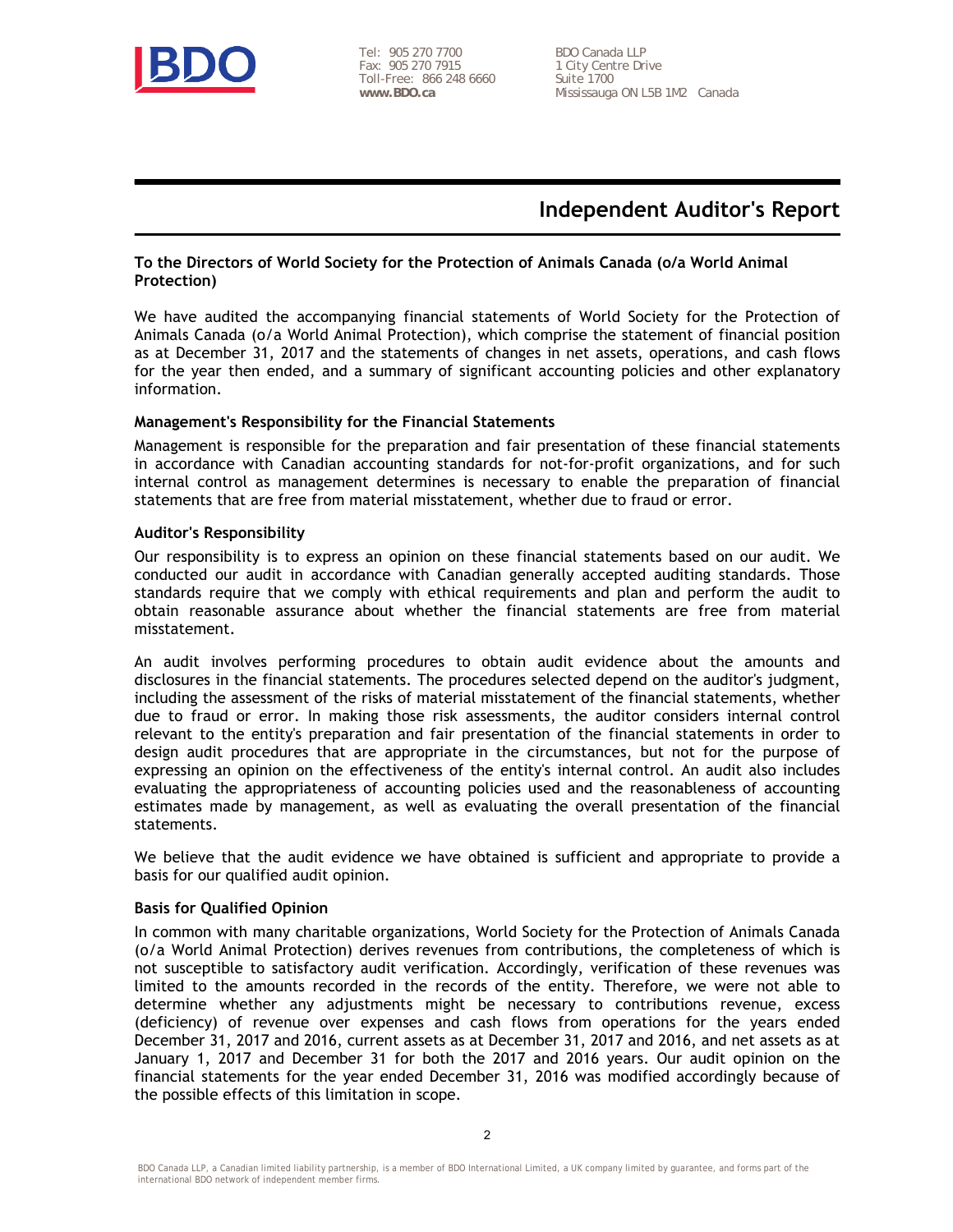

# **Independent Auditor's Report** (continued)

## **Qualified Opinion**

In our opinion, except for the possible effects of the matter described in the Basis for Qualified Opinion paragraph, the financial statements present fairly, in all material respects, the financial position of World Society for the Protection of Animals Canada (o/a World Animal Protection) as at December 31, 2017 and the results of its operations and its cash flows for the year then ended in accordance with Canadian accounting standards for not-for-profit organizations.

BDO Carada LLP

Chartered Professional Accountants, Licensed Public Accountants Mississauga, Ontario May 25, 2018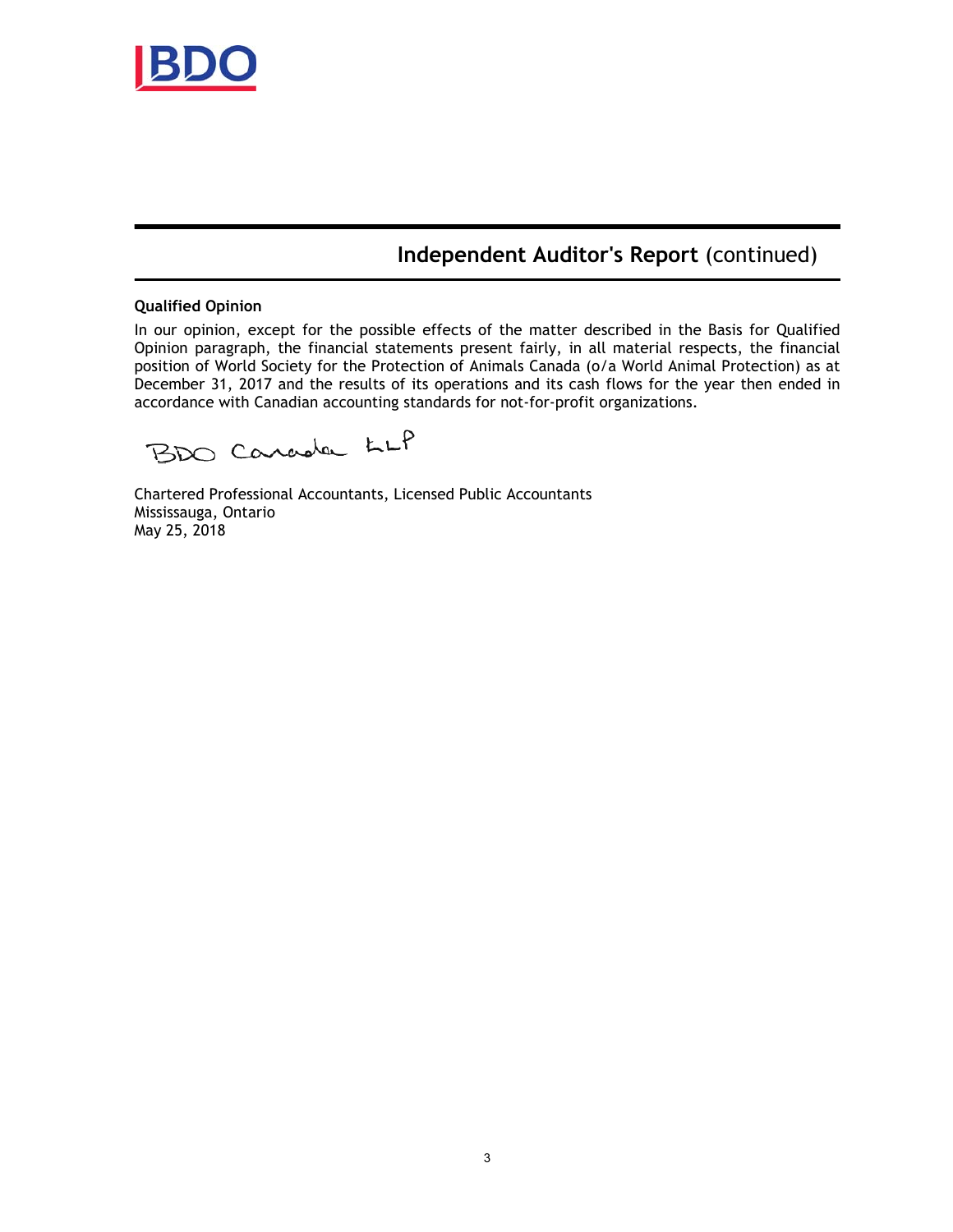# **World Society for the Protection of Animals Canada (o/a World Animal Protection) Statement of Financial Position**

| December 31                                                                                                                                                              |    | 2017                                                  | 2016 |                                                        |
|--------------------------------------------------------------------------------------------------------------------------------------------------------------------------|----|-------------------------------------------------------|------|--------------------------------------------------------|
| <b>Assets</b>                                                                                                                                                            |    |                                                       |      |                                                        |
| <b>Current</b><br>Cash<br>HST receivable<br>Prepaid expenses and sundry receivable<br>Due from related charities (Note 9b)                                               | \$ | 2,190,152<br>114,609<br>53,994<br>35,145<br>2,393,900 | \$   | 1,026,052<br>109,541<br>43,505<br>283,261<br>1,462,359 |
| <b>Investments</b> (Note 2a)<br>Capital assets (Note 3)                                                                                                                  |    | 3,054,027<br>13,569                                   |      | 2,783,119<br>9,549                                     |
|                                                                                                                                                                          | S  | 5,461,496                                             | \$   | 4,255,027                                              |
| <b>Liabilities and Net Assets</b><br><b>Current</b><br>Accounts payable and accrued liabilities<br>Deferred contributions (Note 4)<br>Due to related charities (Note 9c) | \$ | 494,331<br>507,053<br>112,227                         | \$   | 517,125<br>10,000<br>56,593                            |
| <b>Deferred rent</b>                                                                                                                                                     |    | 1,113,611<br>25,956                                   |      | 583,718<br>33,036                                      |
|                                                                                                                                                                          |    | 1,139,567                                             |      | 616,754                                                |
| <b>Net assets</b><br>Internally restricted<br>Invested in capital assets<br>Unrestricted                                                                                 |    | 2,500,000<br>13,569<br>1,808,360<br>4,321,929         |      | 2,500,000<br>9,549<br>1,128,724<br>3,638,273           |
|                                                                                                                                                                          |    | \$5,461,496                                           | \$   | 4,255,027                                              |

| On behalf of the Board: |        |
|-------------------------|--------|
|                         | lemare |
|                         |        |
|                         |        |

Dominique Bellemare, President

Edith Myers, Director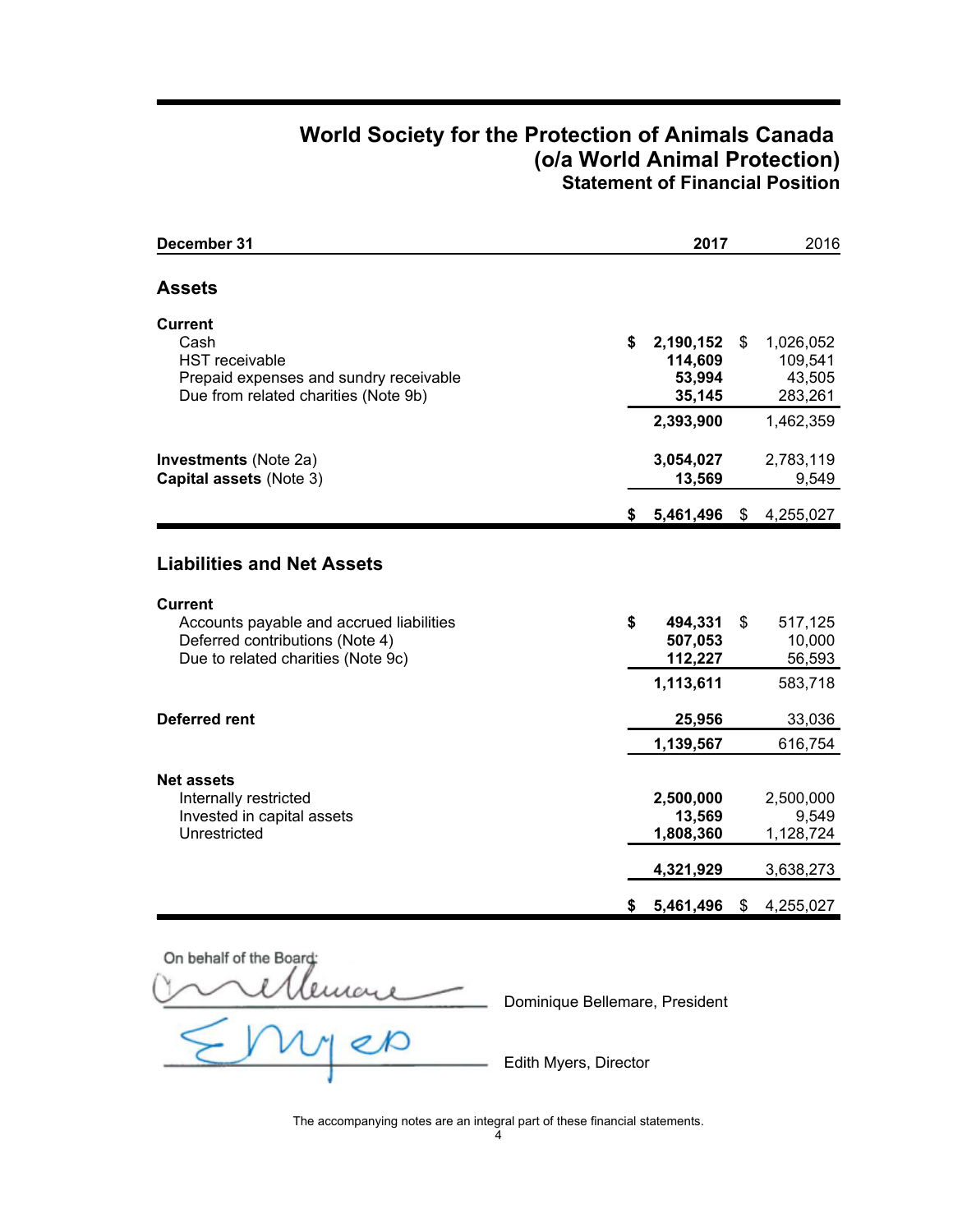# **World Society for the Protection of Animals Canada (o/a World Animal Protection) Statement of Changes in Net Assets**

## **For the year ended December 31**

|                                                                     | Internally     | Invested in<br><b>Restricted Capital Assets</b> | <b>Unrestricted</b> | 2017<br><b>Total</b> | 2016<br>Total |
|---------------------------------------------------------------------|----------------|-------------------------------------------------|---------------------|----------------------|---------------|
| <b>Balance, beginning of year</b>                                   | \$2,500,000    | 9.549                                           | \$1.128.724         | \$3,638,273          | \$ 3.832.426  |
| <b>Excess (deficiency) of revenue</b><br>over expenses for the year | $\blacksquare$ | (7, 573)                                        | 691.229             | 683,656              | (194, 153)    |
| <b>Purchase of capital assets</b>                                   | $\blacksquare$ | 11.593                                          | (11, 593)           | $\blacksquare$       |               |
| <b>Balance, end of year</b>                                         | \$2,500,000    | 13.569                                          | 1,808,360<br>S.     | 4,321,929<br>S.      | \$3,638,273   |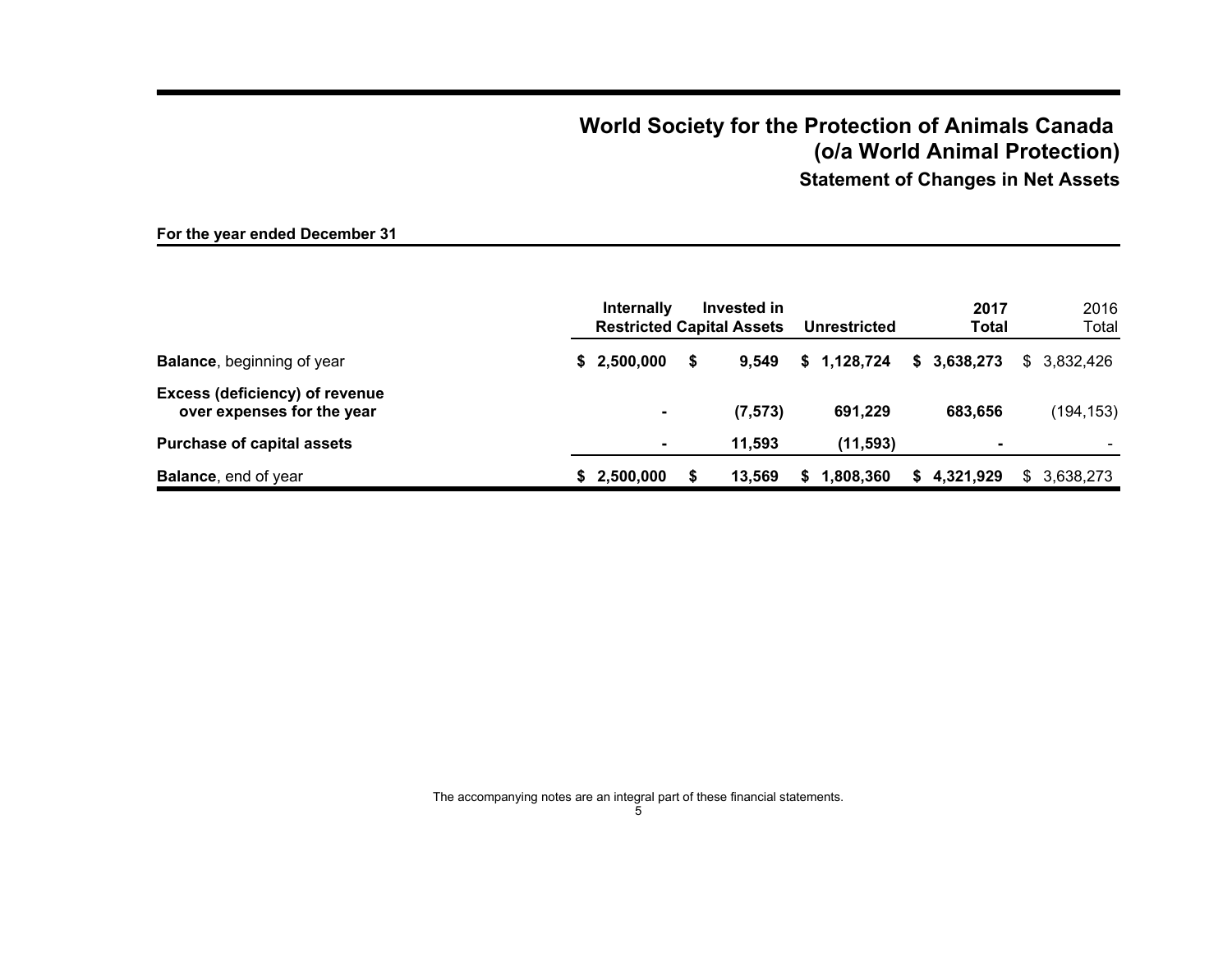# **World Society for the Protection of Animals Canada (o/a World Animal Protection) Statement of Operations**

| For the year ended December 31                            | 2017 |           |    | 2016       |
|-----------------------------------------------------------|------|-----------|----|------------|
| <b>Revenue</b>                                            |      |           |    |            |
| Individual (non-restricted) contributions                 | \$   | 4,107,246 | \$ | 3,813,613  |
| Individual (restricted) contributions                     |      | 633,335   |    | 1,680      |
| Bequests (non-restricted)                                 |      | 849,603   |    | 701,323    |
| Bequests (restricted)                                     |      |           |    | 3,061      |
| Contributed services and materials                        |      | 398,100   |    | 601,653    |
| Foundation and corporation (non-restricted)               |      | 92,320    |    | 123,664    |
| Foundation and corporation (restricted)                   |      | 114,000   |    | 121,500    |
| Affinity income                                           |      | 39,015    |    | 44,439     |
|                                                           |      | 6,233,619 |    | 5,410,933  |
| <b>Expenses</b>                                           |      |           |    |            |
| Animal Protection Programs (Schedule)                     |      | 4,462,357 |    | 4,533,950  |
| Fundraising development                                   |      | 1,232,088 |    | 1,092,610  |
| Administration (Note 5)                                   |      | 196,536   |    | 182,303    |
|                                                           |      | 5,890,981 |    | 5,808,863  |
|                                                           |      |           |    |            |
| Excess (deficiency) of revenue over expenses              |      |           |    |            |
| before other items                                        |      | 342,638   |    | (397, 930) |
| <b>Investment income (Note 2b)</b>                        |      | 337,077   |    | 215,510    |
| Foreign exchange gain (loss)                              |      | 3,941     |    | (11,733)   |
| Excess (deficiency) of revenue over expenses for the year | \$   | 683,656   | \$ | (194, 153) |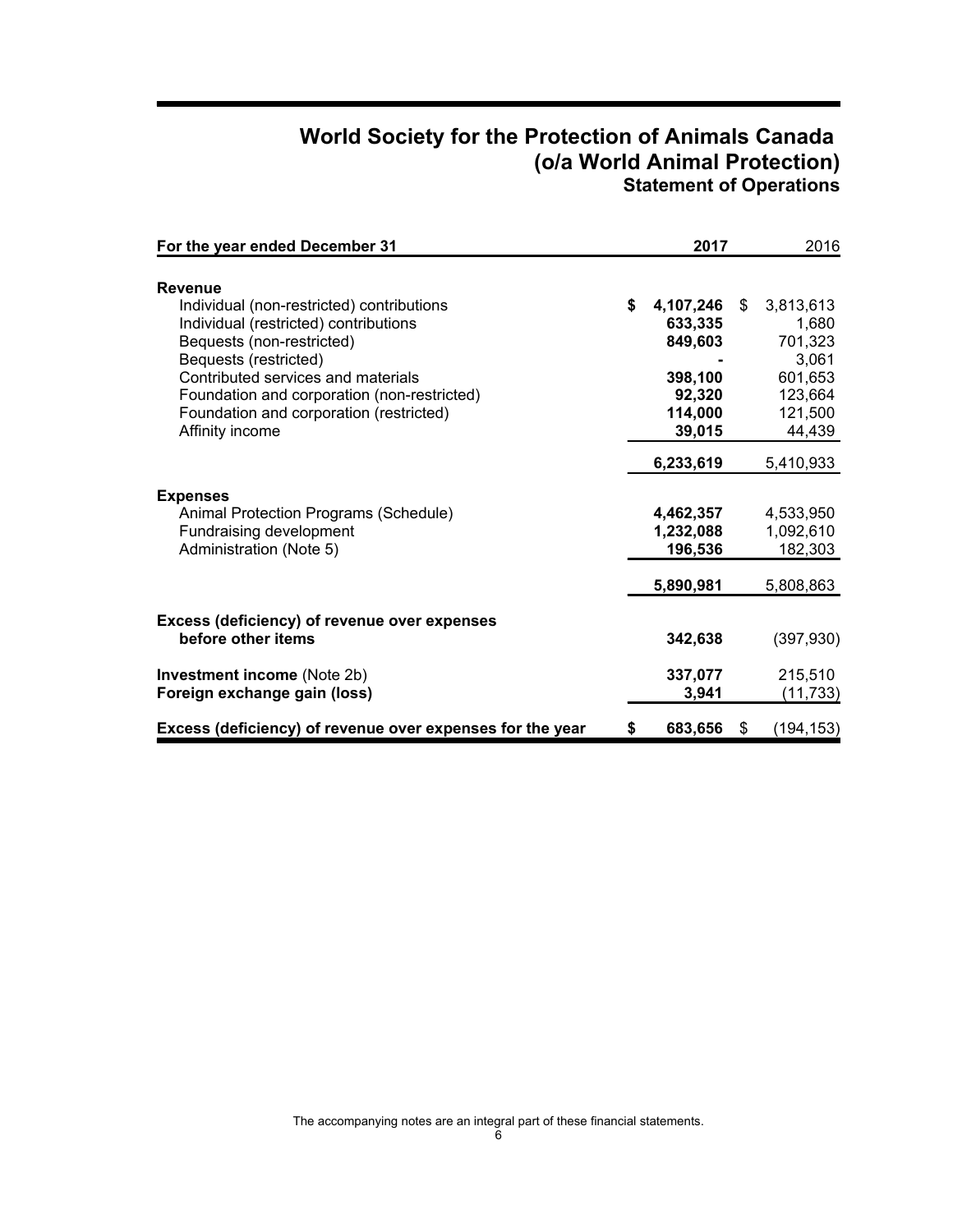# **World Society for the Protection of Animals Canada (o/a World Animal Protection) Statement of Cash Flows**

| For the year ended December 31                                                                                                                                                                                                                                   |    | 2017                                                                         | 2016                                                                     |
|------------------------------------------------------------------------------------------------------------------------------------------------------------------------------------------------------------------------------------------------------------------|----|------------------------------------------------------------------------------|--------------------------------------------------------------------------|
| Cash provided by (used in)                                                                                                                                                                                                                                       |    |                                                                              |                                                                          |
| <b>Operating activities</b><br>Excess (deficiency) of revenue over expenses for the year<br>Adjustments required to reconcile excess (deficiency)<br>of revenue over expenses with cash provided by<br>operating activities                                      | \$ | 683,656<br>\$                                                                | (194, 153)                                                               |
| Amortization<br>Unrealized gain on investments                                                                                                                                                                                                                   |    | 7,573<br>(137, 213)                                                          | 35,328<br>(132, 596)                                                     |
| Changes in non-cash working capital balances<br><b>HST</b> receivable<br>Prepaid expenses and sundry receivable<br>Due from related charities<br>Accounts payable and accrued liabilities<br>Deferred contributions<br>Due to related charities<br>Deferred rent |    | (5,068)<br>(10, 489)<br>248,116<br>(22, 794)<br>497,053<br>55,634<br>(7,080) | (20, 382)<br>1,088<br>(270, 309)<br>358,945<br>2,136<br>51,457<br>22,993 |
|                                                                                                                                                                                                                                                                  |    | 1,309,388                                                                    | (145, 493)                                                               |
| <b>Investing activities</b><br>Purchase of investments<br>Proceeds from sale of investments<br>Purchase of capital assets                                                                                                                                        |    | (940, 962)<br>807,267<br>(11, 593)                                           | (797, 155)<br>791,682                                                    |
|                                                                                                                                                                                                                                                                  |    | (145, 288)                                                                   | (5, 473)                                                                 |
| Increase (decrease) in cash during the year                                                                                                                                                                                                                      |    | 1,164,100                                                                    | (150, 966)                                                               |
| Cash, beginning of year                                                                                                                                                                                                                                          |    | 1,026,052                                                                    | 1,177,018                                                                |
| Cash, end of year                                                                                                                                                                                                                                                | S. | 2,190,152<br>\$                                                              | 1,026,052                                                                |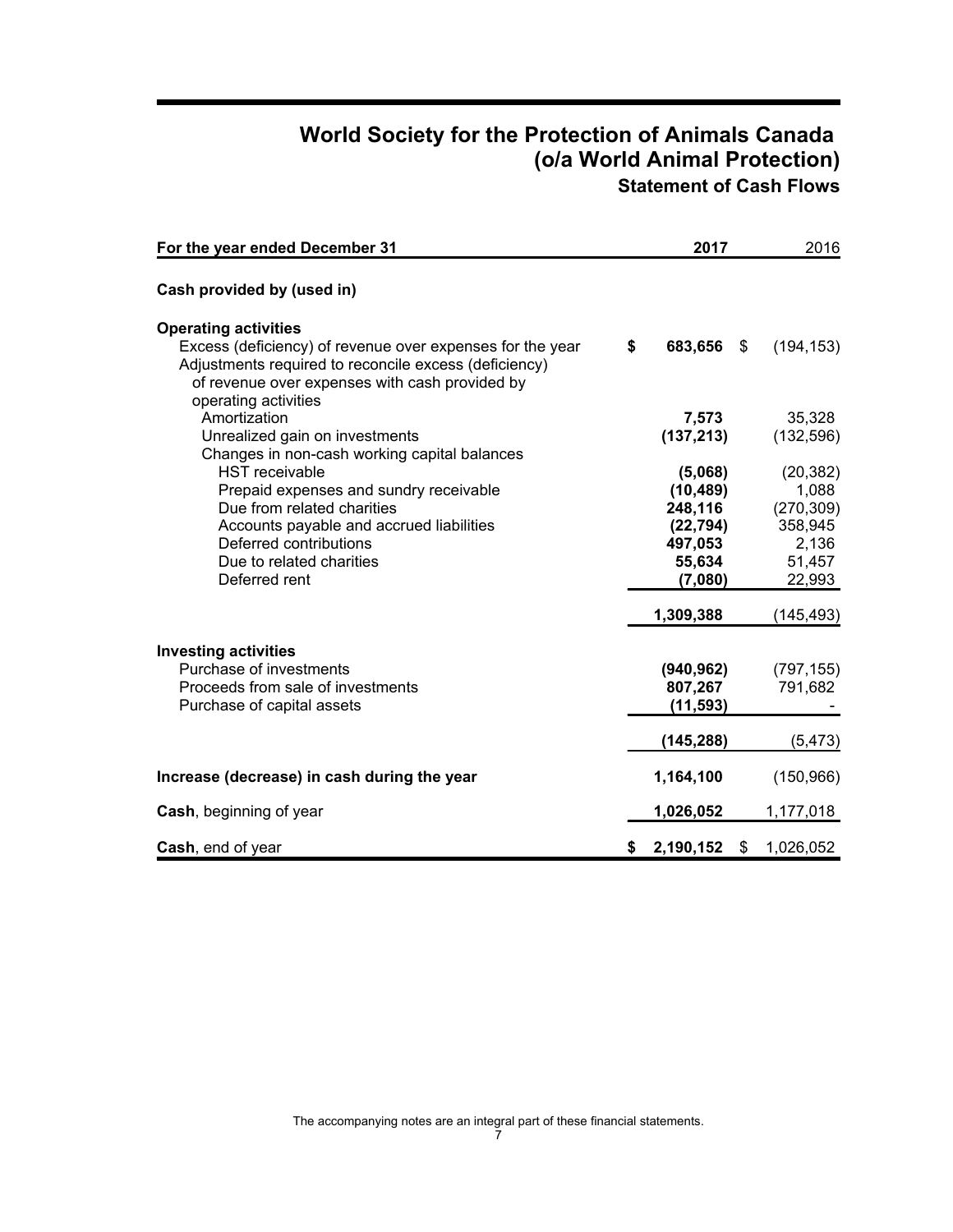### **December 31, 2017**

## **1. Nature of Operations and Significant Accounting Policies**

## **Nature of Operations**

World Society for the Protection of Animals Canada (o/a World Animal Protection) has a vision of a world where animals live free from suffering.

The Canadian entity is affiliated with World Animal Protection International which brings together 14 national offices around the world who work collaboratively towards a shared vision and mission. Collectively World Animal Protection International is one of the largest animal protection organizations in the world, pioneering sustainable, large-scale solutions to end animal suffering. World Animal Protection International believes that good animal welfare is fundamental to the well being of communities, to food production and agricultural systems, to the environment, to public health, to a sustainable global economy and planet.

Through its General Status at the United Nations and formal recognition by the World Organization for Animal Health (OIE) and other intergovernmental organizations, World Animal Protection International is uniquely placed to improve animal health and welfare worldwide.

Globally, World Animal Protection International seeks to improve the lives of animals in communities, farming, disasters and in the wild, with specific campaigns ranging from stopping the mass suffering of industrially farmed animals to ending the inhumane culling of stray dogs. World Animal Protection International is the international leader in animal-focused disaster response and risk reduction and is dedicated to safeguarding animals - often forgotten victims - in disasters. World Animal Protection International acts for animals on the ground and at a global level and achieves its aims through action and education, and works in partnership with governments, businesses, local communities and individuals to move the world to protect animals.

World Society for the Protection of Animals Canada (o/a World Animal Protection) is incorporated under Part II of the Canada Corporations Act as a non-profit organization whose objectives are the promotion of the conservation and protection of animals. World Society for the Protection of Animals Canada (o/a World Animal Protection) is a registered charity under the Income Tax Act and is exempt from income tax.

## **Basis of Accounting**

These financial statements have been prepared in accordance with Canadian accounting standards for not for-profit organizations.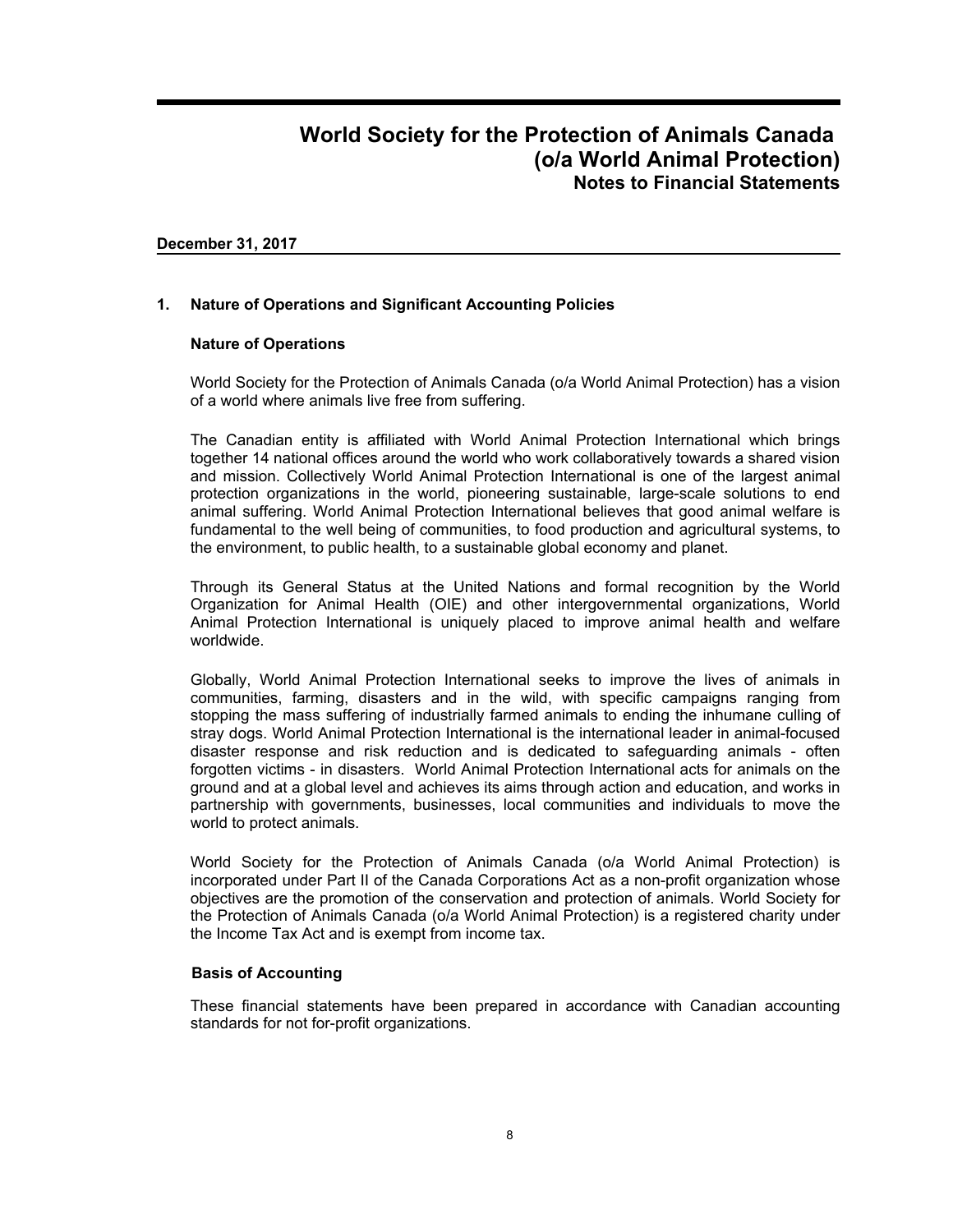### **December 31, 2017**

## **1. Nature of Operations and Significant Accounting Policies** (continued)

## **Use of Estimates**

The preparation of financial statements in accordance with Canadian accounting standards for not-for-profit organizations requires management to make estimates and assumptions that affect the reported amounts of assets and liabilities and the reported amounts of revenue and expenses during the reporting period. Actual results could differ from those estimates.

#### **Revenue Recognition**

World Society for the Protection of Animals Canada (o/a World Animal Protection) follows the deferral method of accounting for contributions.

Restricted contributions are recognized as revenue in the year in which the related expenses are incurred.

Unrestricted contributions are recognized as revenue when received or receivable if the amount to be received can be reasonably estimated and collection is reasonably assured.

Contributed services and materials that would otherwise be paid for by World Society for the Protection of Animals Canada (o/a World Animal Protection) are recorded at fair value when the services are provided or the materials are received. Amounts contributed for the year were \$398,100 (2016 - \$601,653).

A number of volunteers have made significant contributions of their time to the World Society for the Protection of Animals Canada (o/a World Animal Protection). Since these services are not normally purchased and because of the difficulty in determining their fair value, donated services for volunteer activities are not recognized in these financial statements.

#### **Financial Instruments**

Financial instruments are recorded at fair value when acquired or issued. In subsequent periods, investments are reported at fair value. Any realized/unrealized gains and losses, dividend and interest income from the investments are reported in the statement of operations. All other financial instruments are reported at cost or amortized cost less impairment, if applicable. Financial assets are tested for impairment when changes in circumstances indicate the asset could be impaired. Transaction costs on the acquisition, sale or issue of financial instruments are expensed for those items remeasured at fair value at each statement of financial position date and charged to the financial instrument for those measured at amortized cost.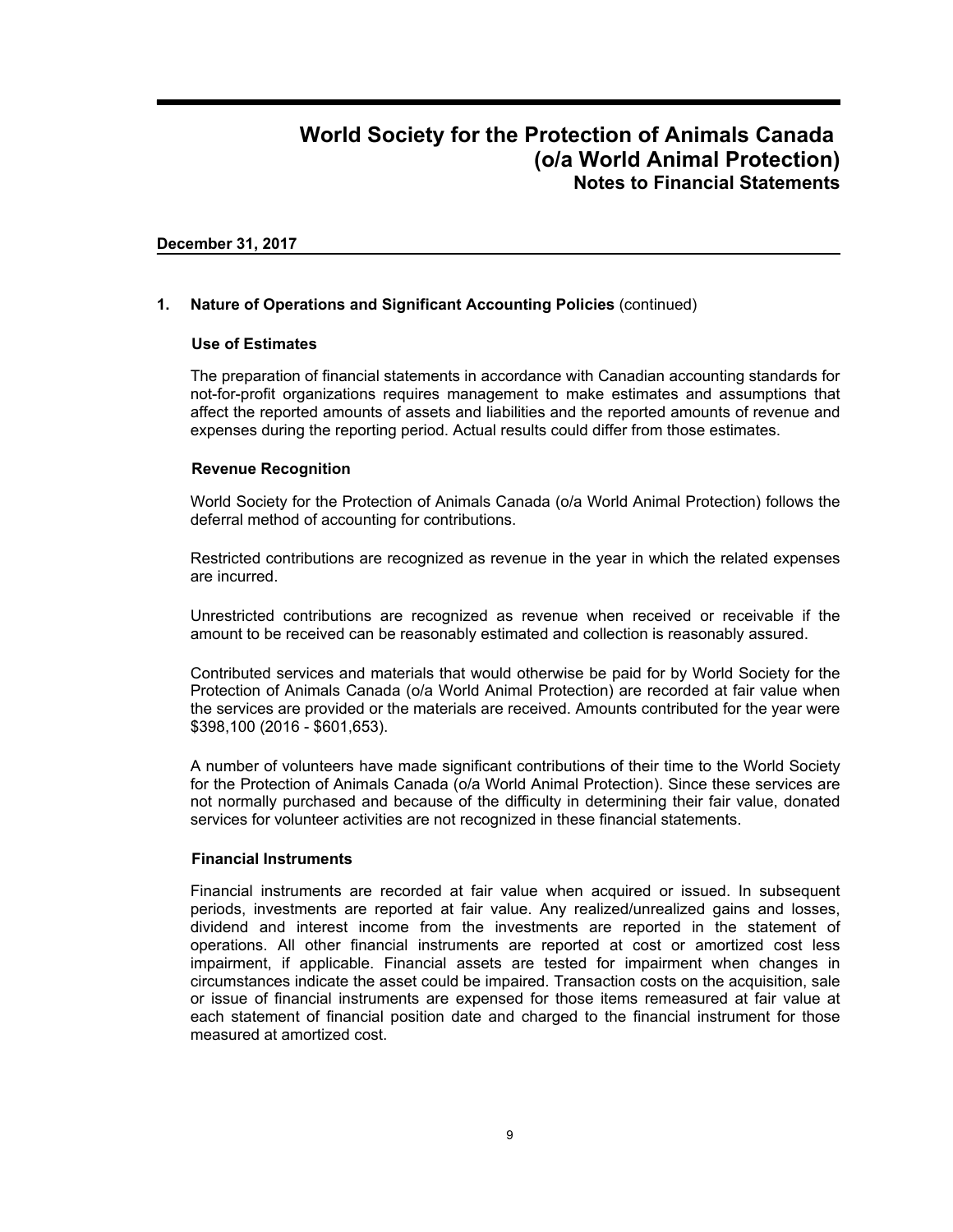## **December 31, 2017**

## **1. Nature of Operations and Significant Accounting Policies** (continued)

## **Allocation of Expenses**

World Society for the Protection of Animals Canada (o/a World Animal Protection) allocates certain of its general support expenses by identifying the appropriate basis of allocating each component expense to the following categories: animal protection programs, fundraising development, and administration.

The basis is applied consistently each year as follows:

Payroll costs - on percentage of actual time spent on each category

Office expenses - on the basis of staff working on each category

Program office expenses - on percentage of costs incurred on each program

#### **Translation of Foreign Currencies**

The monetary assets and liabilities of World Society for the Protection of Animals Canada (o/a World Animal Protection) denominated in foreign currencies are translated at the rates of exchange at the statement of financial position date. Revenues and expenses are translated at the average exchange rate prevailing during the year.

## **Capital Assets**

Capital assets are recorded at cost less accumulated amortization. Amortization is provided annually on bases designed to amortize the assets over their estimated useful lives as follows:

| Computer equipment            | - 30% declining balance basis                |
|-------------------------------|----------------------------------------------|
| Computer software             | - 100% declining balance basis               |
| <b>Furniture and fixtures</b> | - 25% declining balance basis                |
| Leasehold improvements        | - straight-line basis over term of the lease |

#### **Deferred Rent**

World Society for the Protection of Animals Canada (o/a World Animal Protection) recognizes rental expenses using the straight-line method whereby any contractual rent over the term of the lease net of tenant inducements, is recognized into expenses evenly over the term. The difference between the rental expense recognized and rental payments made is showed as deferred rent.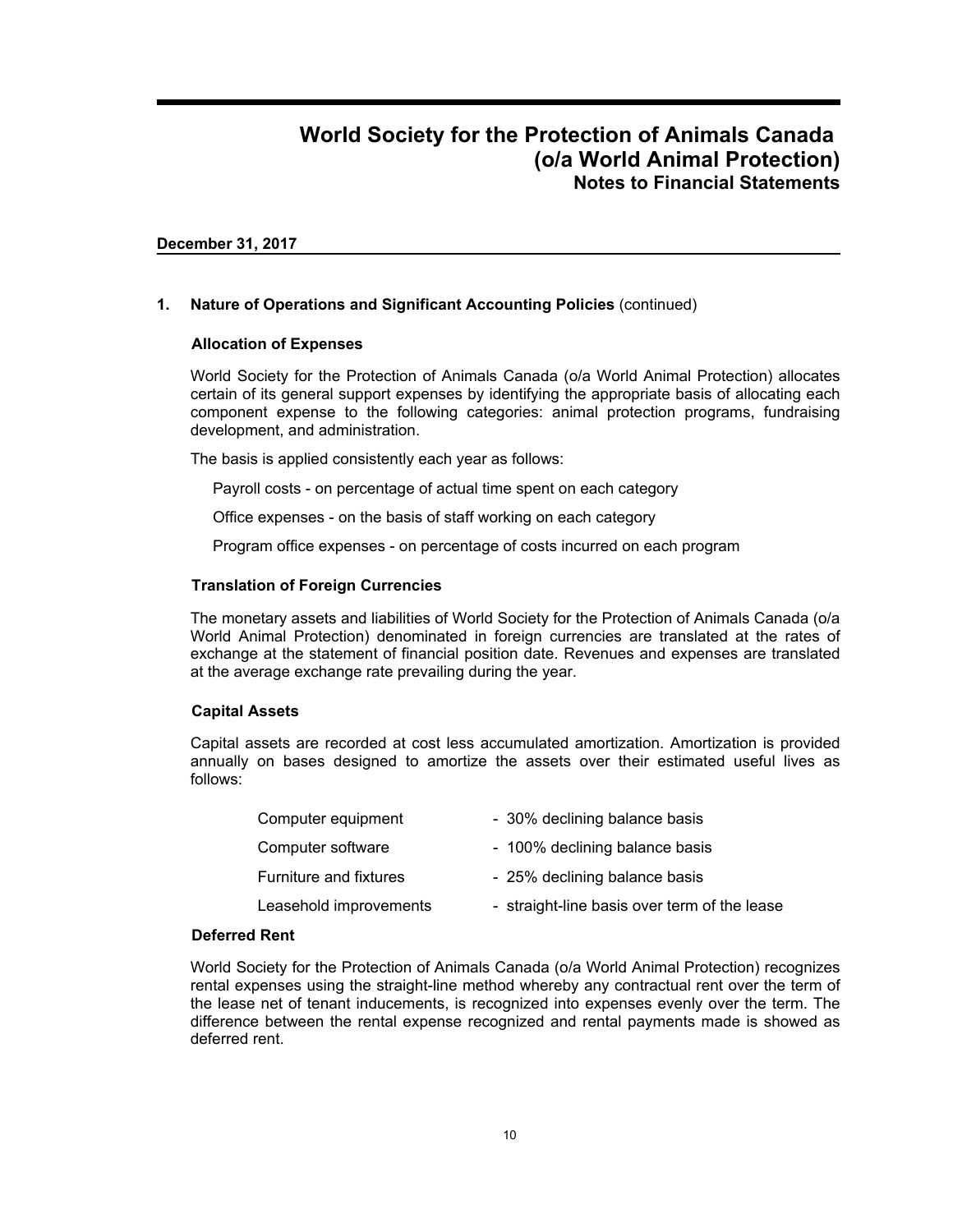### **December 31, 2017**

## **1. Nature of Operations and Significant Accounting Policies** (continued)

## **Internally Restricted Fund**

The Internally Restricted Fund was established for general operating contingencies and unforeseen future expenditures. The funds are not available for use without the prior approval of the Board of Directors. The Board of Directors approved a transfer of \$Nil (2016 - \$2,500,000) from Unrestricted to the Internally Restricted Fund.

#### **2. Investments**

a) Investments consist of cash, fixed income securities, a fixed income pooled fund and equity securities that are managed by a third party. The investments are subject to an investment policy set by the Board of Directors which has as its main objective, the preservation of capital while earning a reasonable rate of return.

The fixed income securities consist of Canadian bonds, U.S. bonds and preferred shares, with bonds having face values ranging from \$558 to \$20,574 (2016 - \$533 to \$20,634), interest rates ranging from 3.460% to 6.625% (2016 - 3.122% to 6.875%) and maturities ranging from September 2018 to April 2028 (2016 - February 2017 to April 2028).

|                                         |   | 2017      | 2016 |           |
|-----------------------------------------|---|-----------|------|-----------|
| Cash and bank note in brokerage account | S | 63.329    | -S   | 104.406   |
| Fixed income pooled fund                |   | 608,529   |      | 525,238   |
| Fixed income securities                 |   | 441.669   |      | 402.821   |
| Canadian equities                       |   | 964,704   |      | 932.296   |
| Foreign equities                        |   | 975.796   |      | 818,358   |
|                                         |   | 3,054,027 | S    | 2,783,119 |

Cash and foreign equity securities held in the foreign currency noted:

| 347,069<br>577,505<br>9,046,606<br>47,833<br>133,792<br>325,854 |
|-----------------------------------------------------------------|
|                                                                 |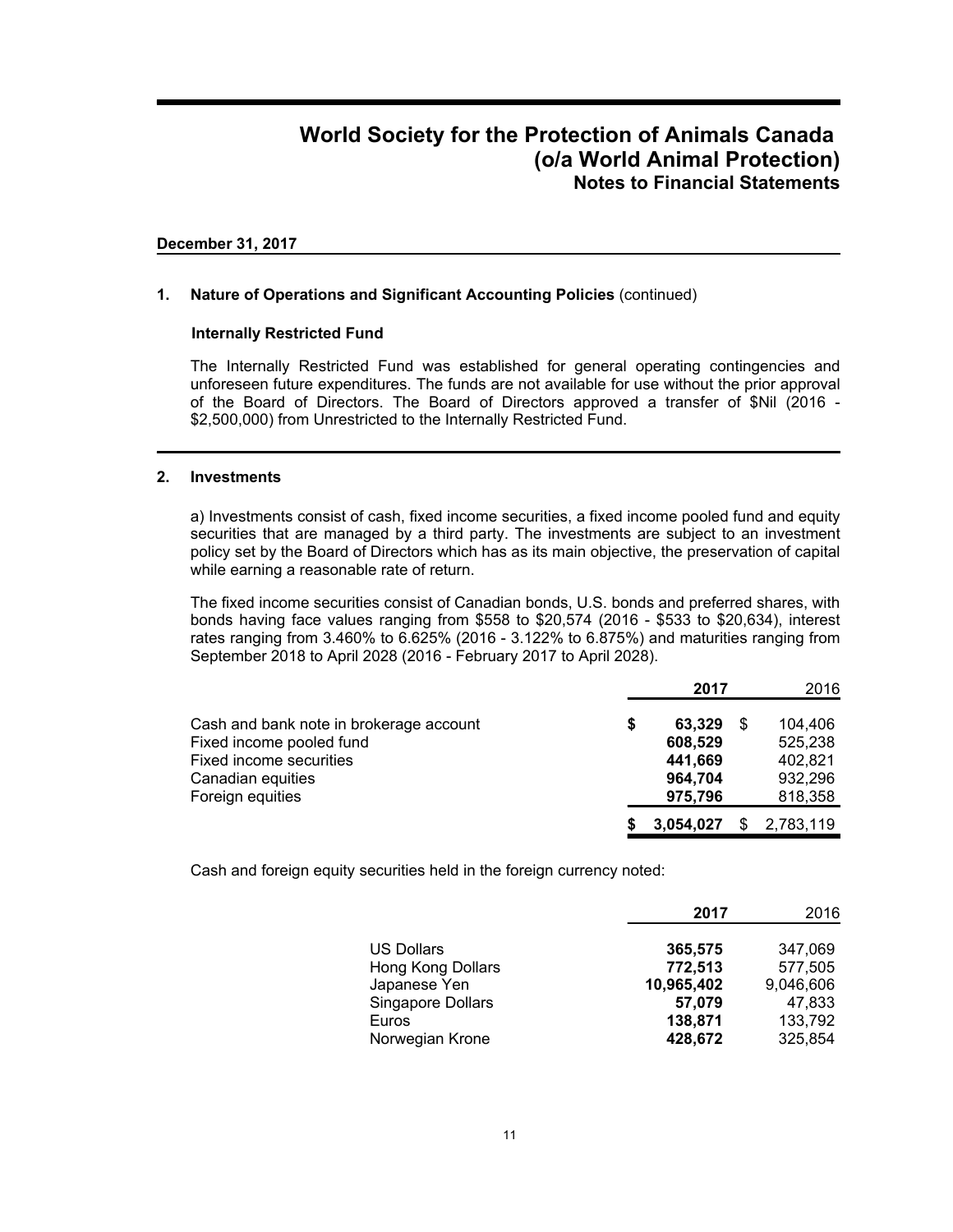## **December 31, 2017**

## **2. Investments** (continued)

b) Investment income is as follows:

|                                |   | 2017      |      | 2016      |
|--------------------------------|---|-----------|------|-----------|
| Realized gain on investments   | S | 129,131   | - \$ | 14,822    |
| Unrealized gain on investments |   | 137,213   |      | 132,596   |
| Dividend income                |   | 79.116    |      | 66,556    |
| Interest income                |   | 16,201    |      | 24.735    |
| Investment management fees     |   | (24, 584) |      | (23, 199) |
|                                |   | 337,077   |      | 215,510   |
|                                |   |           |      |           |

## **3. Capital Assets**

|                                                                                             |                                              |    | 2017                                   |    |                                        | 2016                                        |
|---------------------------------------------------------------------------------------------|----------------------------------------------|----|----------------------------------------|----|----------------------------------------|---------------------------------------------|
|                                                                                             | Cost                                         |    | <b>Accumulated</b><br>Amortization     |    | Cost                                   | Accumulated<br>Amortization                 |
| Computer equipment<br>Computer software<br>Furniture and fixtures<br>Leasehold improvements | \$<br>115,269<br>7,775<br>118,212<br>120,581 | S  | 103,652<br>7,775<br>116,260<br>120,581 | \$ | 103,676<br>7.775<br>118,212<br>120,581 | \$<br>98,674<br>5,830<br>115,610<br>120,581 |
|                                                                                             | 361,837                                      | S  | 348,268                                | S  | 350,244                                | \$<br>340,695                               |
| Net book value                                                                              |                                              | \$ | 13,569                                 |    |                                        | \$<br>9,549                                 |

## **4. Deferred Contributions**

|                                                                                                                                                     | 2017                          | 2016                       |
|-----------------------------------------------------------------------------------------------------------------------------------------------------|-------------------------------|----------------------------|
| Balance, beginning of the year<br>Less: amounts recognized as revenue in the year<br>Add: restricted amounts received related to the following year | 10.000<br>(10,000)<br>507,053 | 7.864<br>(7,864)<br>10,000 |
| Balance, end of year                                                                                                                                | 507.053                       | 10.000                     |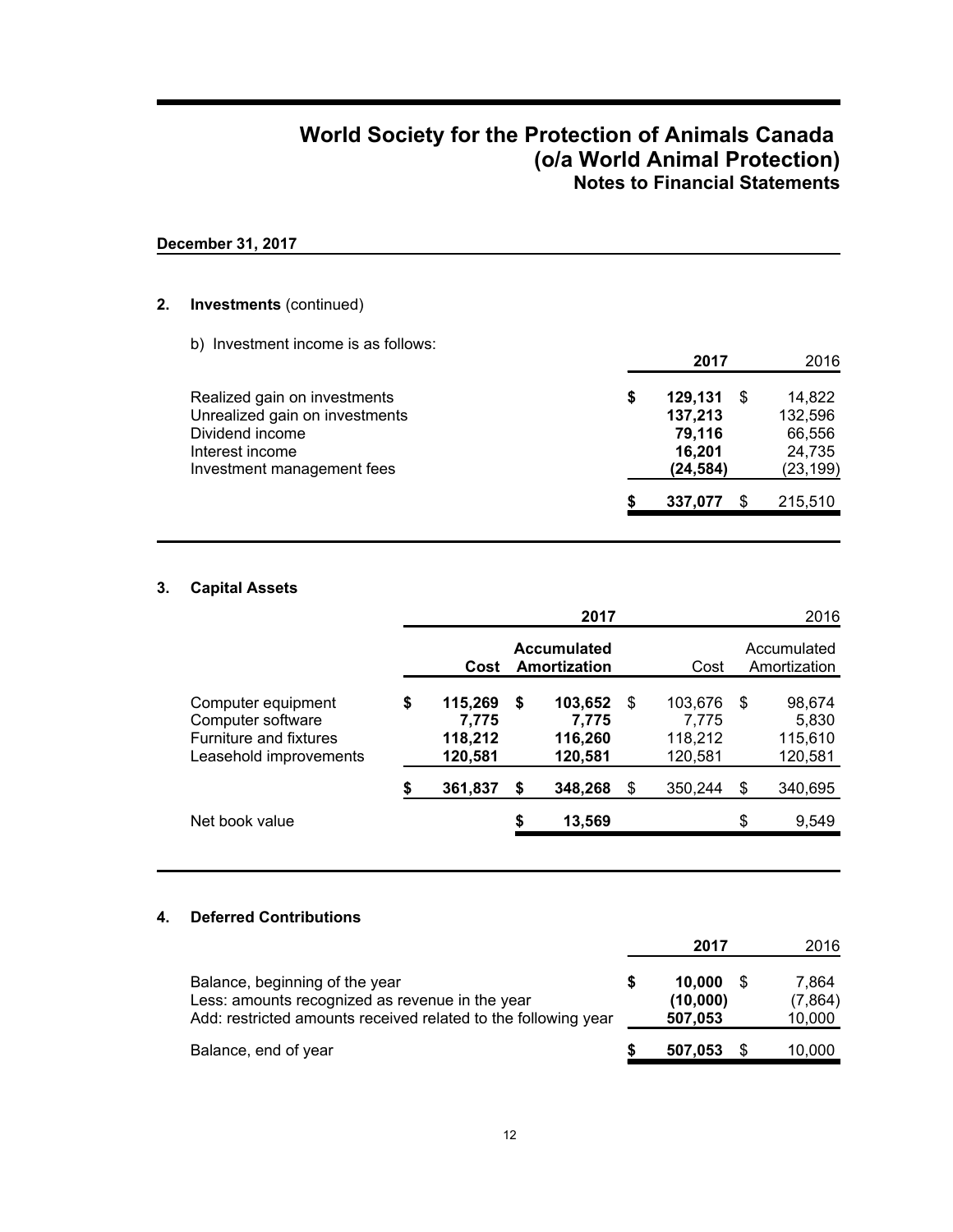## **December 31, 2017**

## **5. Administration**

|                                             | 2017                    | 2016                    |
|---------------------------------------------|-------------------------|-------------------------|
| General administration<br>Professional fees | \$<br>174,369<br>22.167 | \$<br>149,012<br>33,291 |
|                                             | 196,536                 | \$<br>182,303           |
|                                             |                         |                         |

## **6. Allocation of Expenses**

Payroll costs of \$1,070,237 (2016 - \$1,099,623) have been allocated as follows:

|                                                                         |   | 2017                         |      | 2016                         |
|-------------------------------------------------------------------------|---|------------------------------|------|------------------------------|
| Animal protection programs<br>Fundraising development<br>Administration | S | 877.870<br>170,273<br>22.094 | - \$ | 918,030<br>153,425<br>28,168 |
|                                                                         |   | 1,070,237                    |      | 1,099,623                    |

Office expenses of \$299,987 (2016 - \$280,242) have been allocated as follows:

|                                                                         |   | 2017                         |      | 2016                         |
|-------------------------------------------------------------------------|---|------------------------------|------|------------------------------|
| Animal protection programs<br>Fundraising development<br>Administration |   | 149.994<br>107,138<br>42.855 | - \$ | 147.496<br>103.247<br>29,499 |
|                                                                         | S | 299.987                      |      | 280,242                      |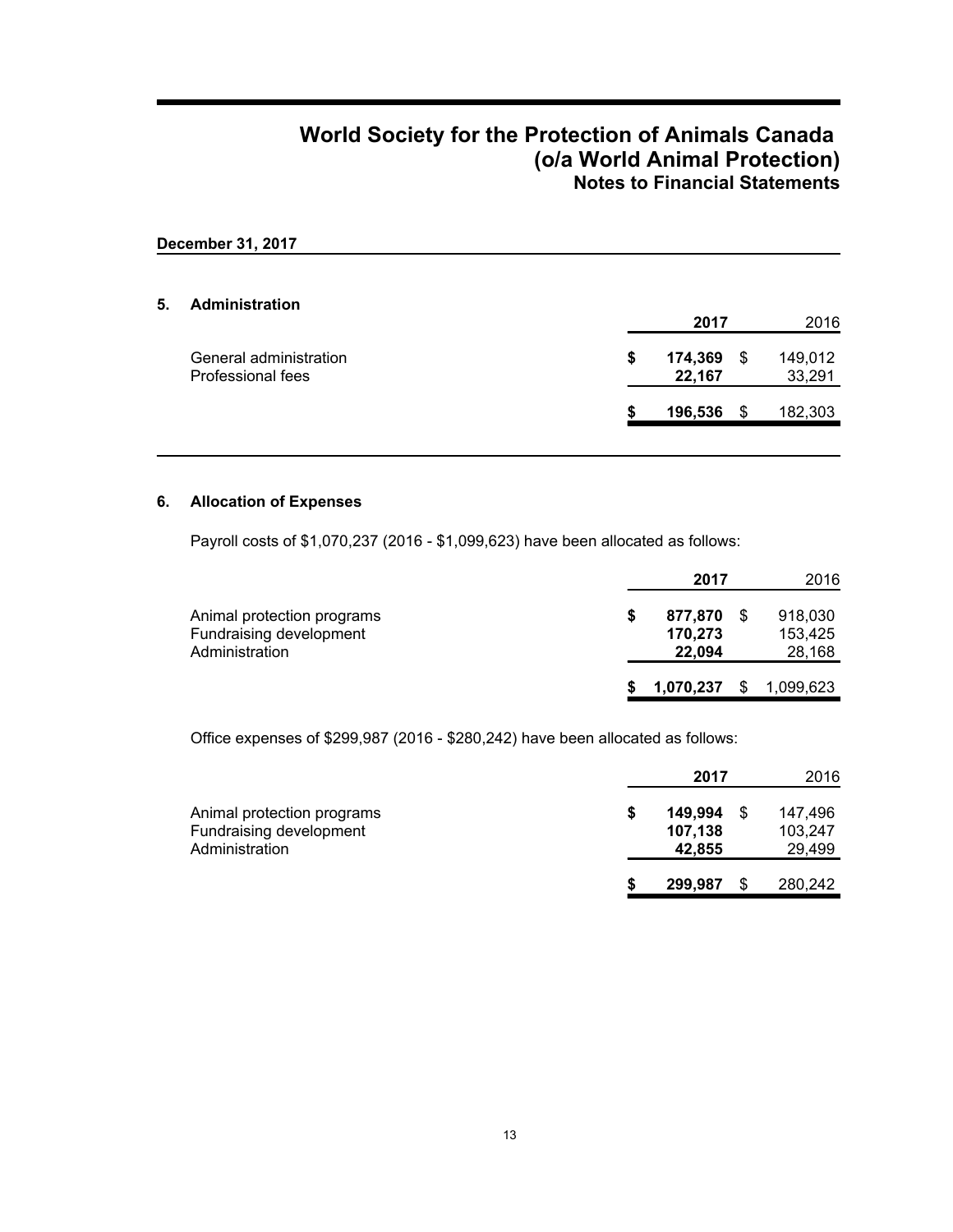#### **December 31, 2017**

## **6. Allocation of Expenses** (continued)

Animal protection program office expenses of \$149,994 (2016 - \$147,496) have been allocated as follows:

|                                                                                                                                                                                                                                                                                               | 2017                                                                                                               |      | 2016                                                                                                 |
|-----------------------------------------------------------------------------------------------------------------------------------------------------------------------------------------------------------------------------------------------------------------------------------------------|--------------------------------------------------------------------------------------------------------------------|------|------------------------------------------------------------------------------------------------------|
| Education and awareness<br>Whales, dolphins and marine life<br>Farm animals<br>Companion animals<br>Wildlife and exotic pet trade<br>Disaster management and response<br>Protection of wildlife<br>Welfare captive animals<br><b>Bears</b><br>Science & research<br>Working animals<br>Policy | \$<br>44,322<br>25,661<br>18,775<br>18,093<br>11,965<br>10,974<br>6,191<br>3,935<br>3,234<br>3,052<br>806<br>2,986 | - \$ | 31,567<br>18,188<br>37,986<br>11,727<br>8,224<br>22,355<br>4,967<br>2,660<br>4,007<br>1,739<br>4,076 |
|                                                                                                                                                                                                                                                                                               | \$<br>149.994                                                                                                      | S    | 147,496                                                                                              |

Amortization expense of \$7,573 (2016 - \$35,328) has been allocated as follows:

|                                                                         |    | 2017                    | 2016                            |
|-------------------------------------------------------------------------|----|-------------------------|---------------------------------|
| Animal protection programs<br>Fundraising development<br>Administration | \$ | 3,786<br>2,705<br>1.082 | \$<br>18,593<br>13,015<br>3,720 |
|                                                                         | S  | 7.573                   | 35,328                          |

## **7. Financial Instruments**

#### **Market Risk**

Market value risk is the risk of potential loss caused by fluctuations in fair value or future cash flows of financial instruments by changes in their underlying market value. While World Society for the Protection of Animals Canada (o/a World Animal Protection) is exposed to market risk through its investments, this risk is mitigated through purchasing low risk investments and on-going monitoring and reporting.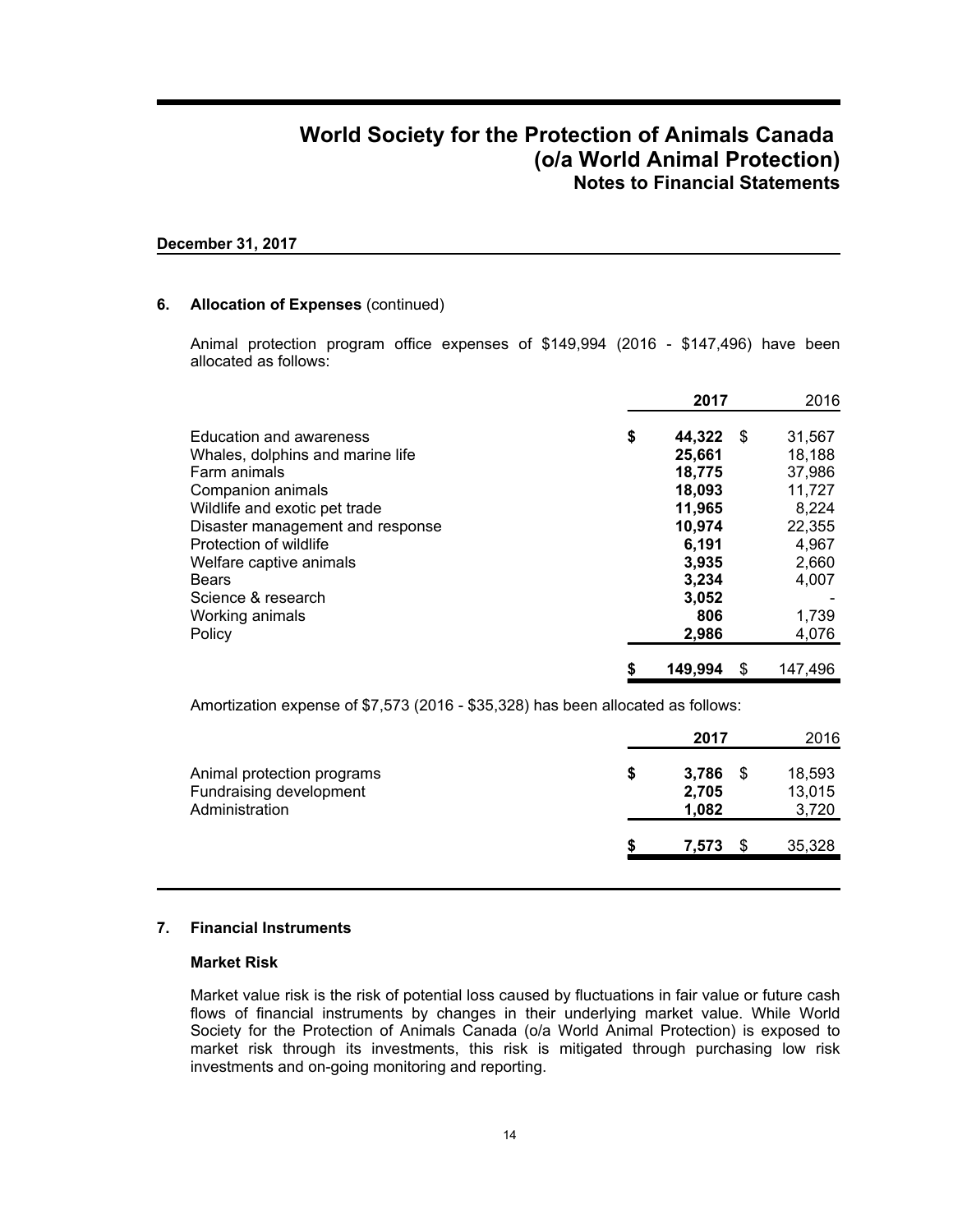## **December 31, 2017**

## **7. Financial Instruments** (continued)

## **Interest Rate Risk**

Interest rate risk is the risk that the fair value or future cash flows of a financial instrument, will fluctuate because of changes in market interest rates. While World Society for the Protection of Animals Canada (o/a World Animal Protection) is exposed to interest rate risk, this risk is mitigated through purchasing low risk investments, controls whereby the Board of Directors approves all investment decisions, and on-going monitoring and reporting.

## **Foreign Currency Risk**

World Society for the Protection of Animals Canada (o/a World Animal Protection) is exposed to financial risks as a result of exchange rate fluctuations with respect to operations conducted in U.S Dollars. See Note 2 for the currency risk exposure relating to investments. World Society for the Protection of Animals Canada (o/a World Animal Protection) has the following cash balance at year end in US dollars.

|      |  |  | <b>2017</b> 2016         |
|------|--|--|--------------------------|
| Cash |  |  | $$ 4,282 \quad $ 17,957$ |
|      |  |  |                          |

There have been no changes to the above risks from the prior year.

## **8. Commitments**

World Society for the Protection of Animals Canada (o/a World Animal Protection) is committed under operating leases for the use of their premises. The minimum annual lease payments including common area maintenance charges for the next four years are as follows:

| 2018 | \$<br>148,460 |
|------|---------------|
| 2019 | 149,793       |
| 2020 | 152,459       |
| 2021 | 101,639       |
|      |               |
|      | \$<br>552,351 |
|      |               |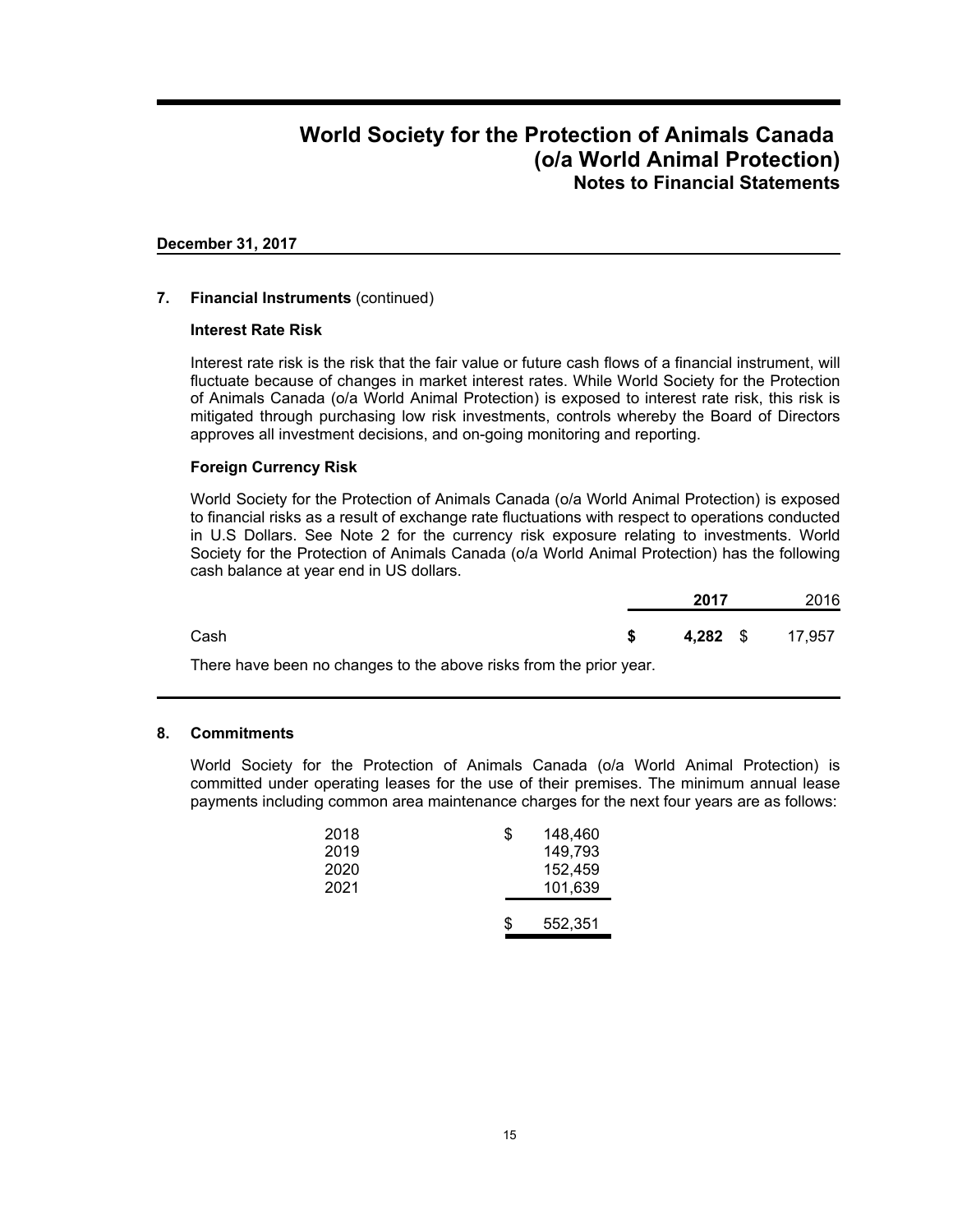## **December 31, 2017**

## **9. Related Party Balances and Transactions**

a) World Society for the Protection of Animals Canada (o/a World Animal Protection) and World Animal Protection International have entered into a collaboration agreement for the period November 1, 2015 to December 31, 2020, at which time the agreement shall automatically renew every year unless written notice is received to not renew the agreement. This agreement reflects the collaborative nature of the relationship between the two organizations to develop an efficient, effective and integrated global organization best able to realize the vision of a world where animals live free from suffering. The agreement reflects the "one World Animal Protection" approach through which all organizations that make up World Animal Protection International are united under one vision, mission, strategy and brand developed in consultation.

The collaboration across the various organizations is accomplished in a number of ways:

- World Animal Protection's Global Strategy is developed with the input of World Animal Protection Boards of Directors, staff and stakeholders from across the organizations. The organizations work together to ensure that the strategy reflects the global nature of the work undertaken to protect animals.
- The entire International organization is involved in the implementation of the Global Strategy.
- The Board of the World Society for the Protection of Animals Canada (o/a World Animal Protection) approves the Global Strategy and the annual plan of the organization that aids in the implementation of the Global Strategy.

Included in the Animal Protection Programs are contributions made through a contract for service with World Animal Protection International to fund international programs undertaken globally in the amount of \$1,915,775 (2016 - \$1,564,000).

World Society for the Protection of Animals Canada (o/a World Animal Protection) receives services from World Animal Protection International, the fair value of which has not been reflected in these financial statements.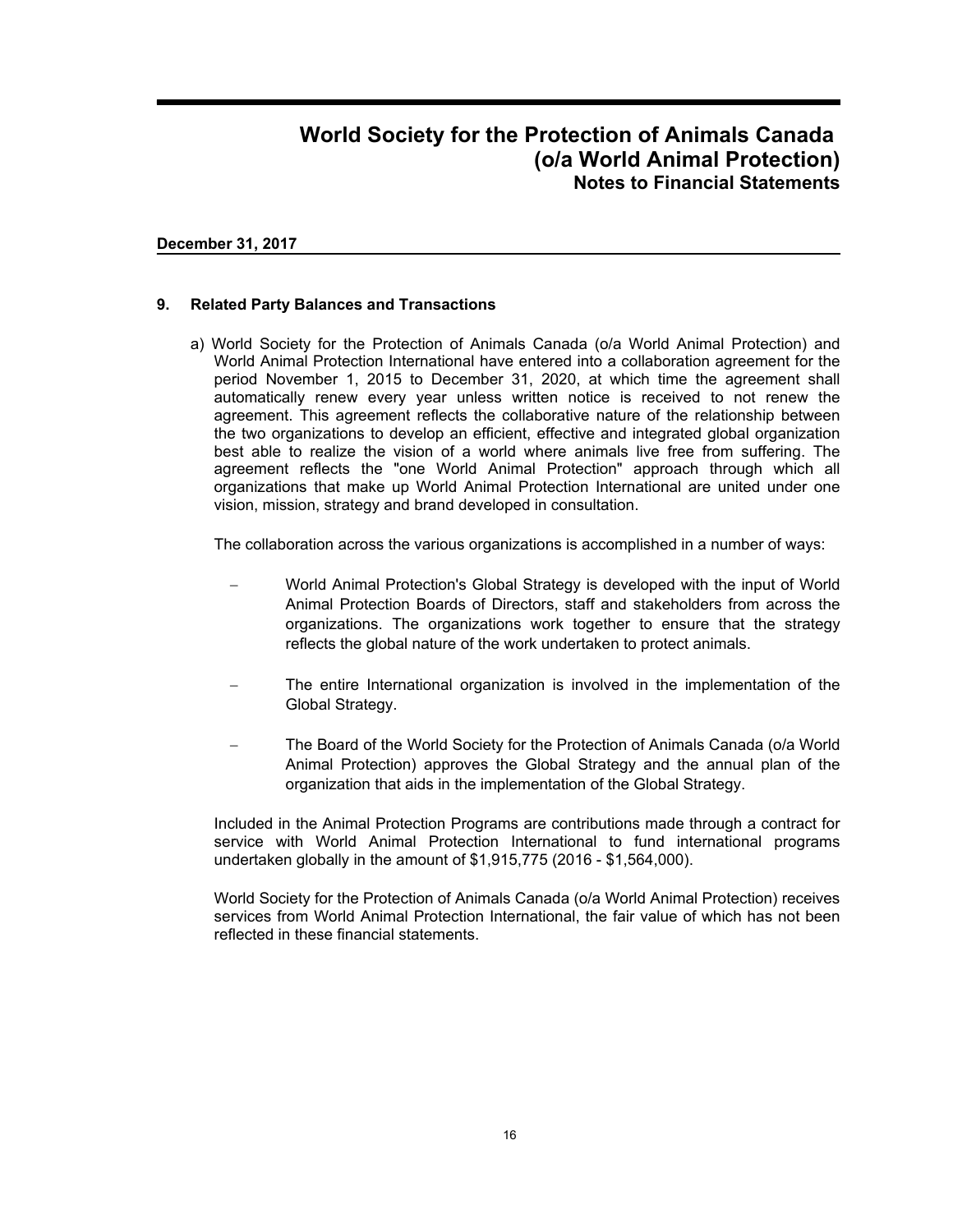## **December 31, 2017**

## **9. Related Party Balances and Transactions** (continued)

b) Due from related charities consists of the following:

|                                                                                                                                            |   | 2017                     |      | 2016    |
|--------------------------------------------------------------------------------------------------------------------------------------------|---|--------------------------|------|---------|
| World Animal Protection International<br>World Animal Protection USA<br>World Animal Protection Australia<br>World Animal Protection China | S | 28,671<br>4.040<br>2.434 | - \$ | 283.261 |
|                                                                                                                                            |   | 35.145                   | \$   | 283,261 |

The amounts due from related charities are unsecured and non-interest bearing with no set terms of repayment. World Society for the Protection of Animals Canada (o/a World Animal Protection) has an economic interest in each of the above noted charities.

c) Due to related charities consists of the following:

|                                                                      | 2017           | 2016            |
|----------------------------------------------------------------------|----------------|-----------------|
| World Animal Protection International<br>World Animal Protection USA | 112.227 S<br>- | 52,356<br>4.237 |
|                                                                      | 112.227 S      | 56,593          |

The amount due to related charities is unsecured and non-interest bearing with no set terms of repayment. World Society for the Protection of Animals Canada (o/a World Animal Protection) has an economic interest in each of the above noted charities.

## **10. Comparative Figures**

Certain comparative figures have been restated to confirm with the method of presentation adopted for the current year.